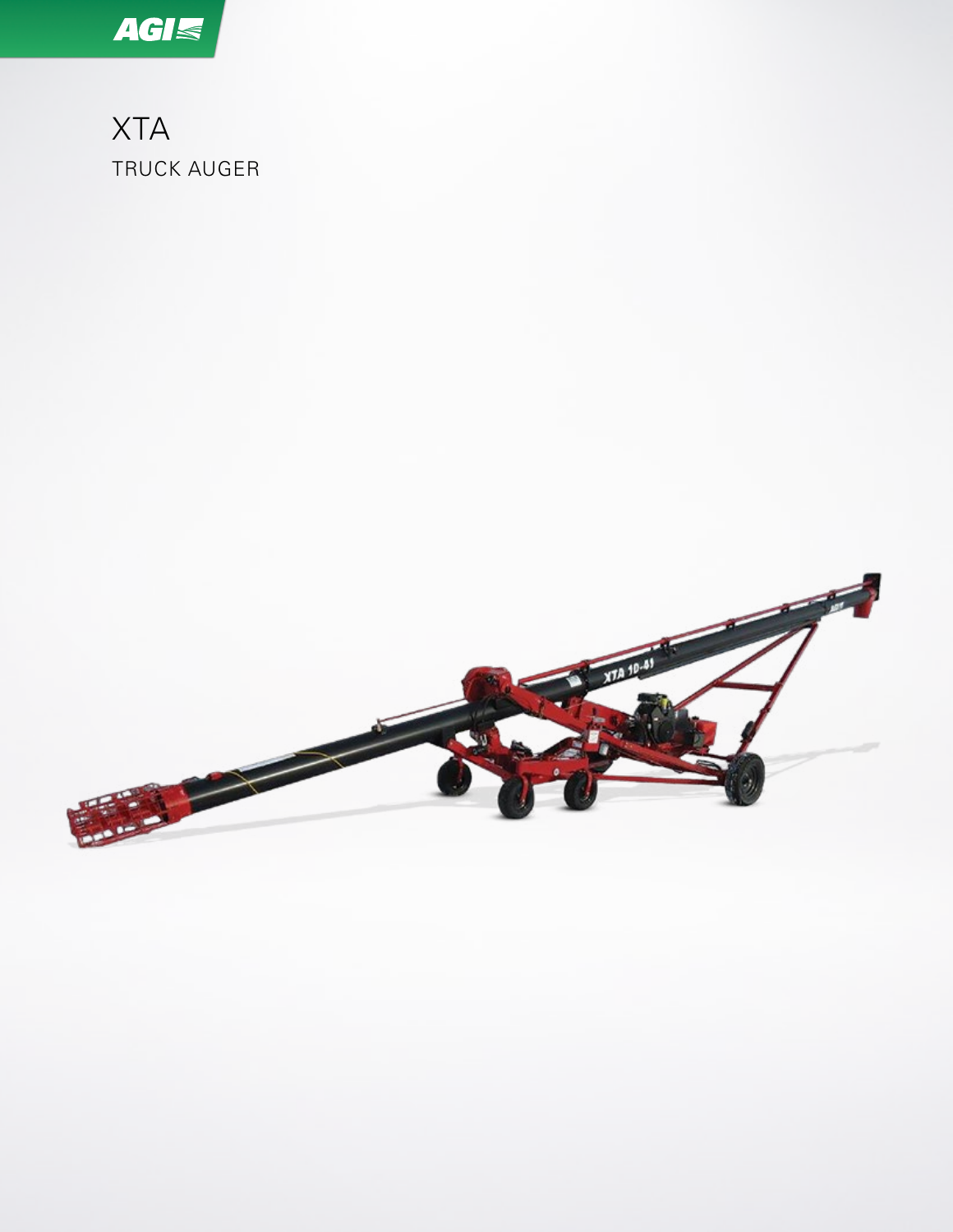# **Built for Durability, Longevity & Capacity**

**XTA 8** 31' - 51' | up to 3,500 bph **XTA 10** 31' - 51' | up to 5,500 bph

AGI's newest truck auger has been engineered to perform at optimum levels when farms need it most. The XTA is an X-Treme Truck Auger that was built for durability, longevity and capacity. With the XTA, you'll get the job done fast.

#### **Built for Durability**

The XTA features 12-gauge tubing on 10" models, a heavy-duty motor mount designed to handle high horsepower, heavy auger engines, giving you the flexibility to use the engine you want. Like all AGI augers, the flighting includes Wear Edge Technology™, which provides an extra layer of steel welded to the edge at critical wear points to extend the life of your flighting. The purposebuilt hose routing provides a cleaner sleeker look and protects the hoses from the elements and powder coat paint to protect and provide a long lasting durable finish. Heavy-duty hardened steel sprockets and high speed roller chain are sized to match auger length and diameter, to help your auger perform at it's best. A lubricated upper drive extends the life of sprockets and drive chain. The 10" models use square, one-bolt flight connections to ensure the flighting maintains proper alignment for smooth operation.

#### **Designed for High Capacity**

The XTA uses double banded belts that are molded together as one to transfer maximum power from the engine to the gearboxes to maintain consistent speed when the auger is running. To ensure optimal performance is achieved with longer units, the 10" in 46' and 51' lengths use triple banded belts

## **Developed for Ease-of-Use**

AGI's XTA is designed with end users in mind. The self-leveling motor maintains proper tension at all heights, so there is no need to reset the belt tension once the auger is raised into position to provide better traction. Less slippage means you can get the job done faster. The electric clutch with remote allows you to start and stop the auger without shutting down the gas engine drives.

#### **Low Maintenance**

The drive shaft bearings are constructed of durable, oil impregnated hardwood for long, quiet operation and can be easily replaced if needed without disassembling the drive shaft. The bearing brackets are factory jig welded to ensure precise alignment. The chain tensioner on the top drive can be easily adjusted and provides consistent chain drive tension, helping to prolong the life of the chain.

#### **Convenient – Easy to Transport**

The XTA features a quick detach tow hitch that can be stored on the auger so it's ready to go when you need it. Moving around the yard is easy with the optional heavy-duty mover kit.

#### **Extended Warranty**

AGI is committed to providing quality products. To ensure your XTA is ready when you need it, AGI has extended their program to a two year limited warranty.

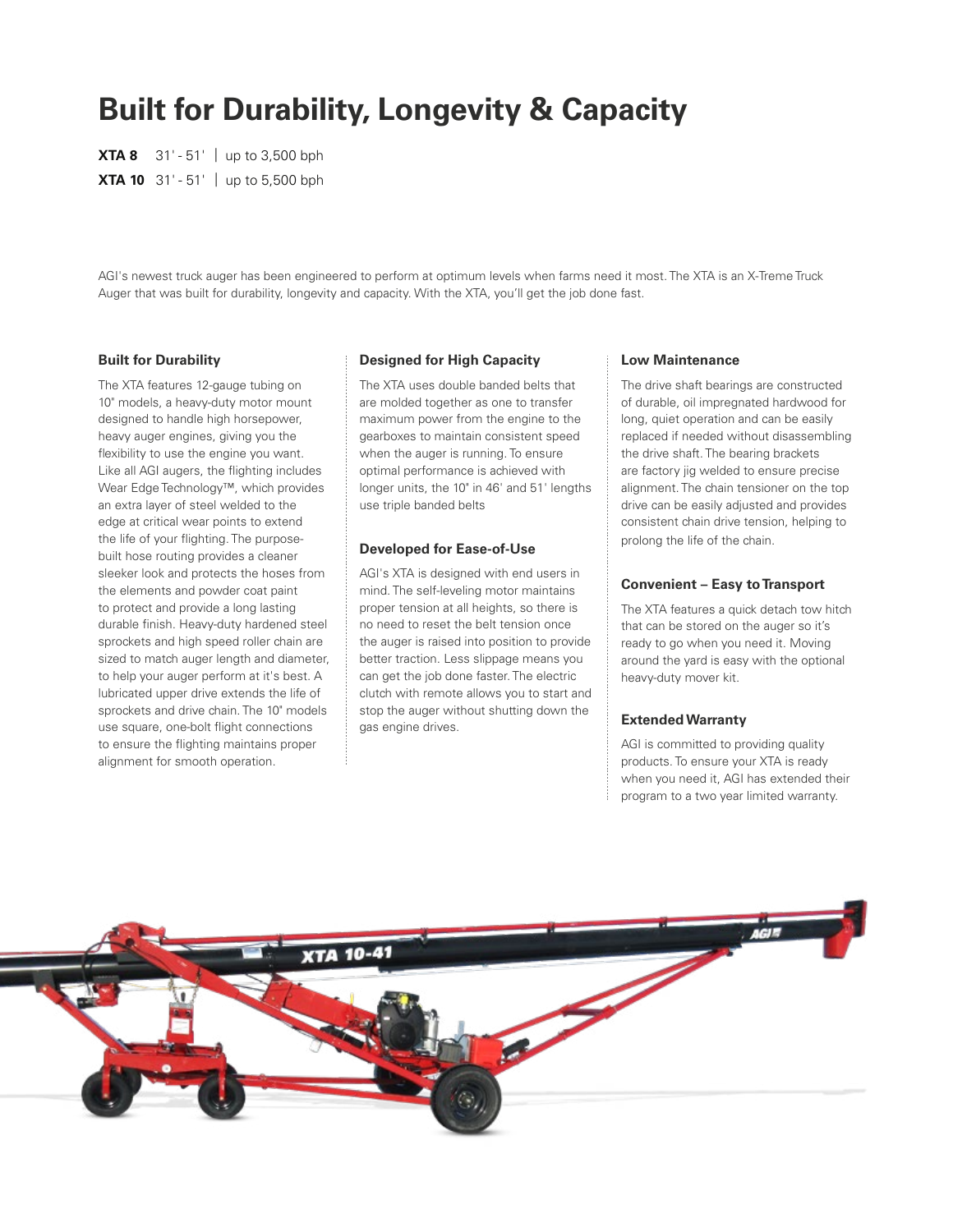

**FEATURES**



# **Self-Leveling Motor**

The self-leveling motor mount maintains proper tension at all auger heights, so there is no need to reset the belt tension once the auger is raised into position. This gives users less slippage and means you can get the job done faster.



### **Upper Drive**

Heavy-duty hardened steel sprockets and high speed roller chain are sized to match auger length and diameter. Lubricated upper drive extends the life of sprockets and drive chain.



# **Belts**

Molded together for maximum strength and dependability, these double banded belts maintain speed by providing better tension with less slippage. To ensure optimal performance is achieved with longer units, the 10" in 46' and 51' lengths use triple banded belts.



# **Electric Clutch with Remote Control**

The electric clutch with remote control starts and stops the auger without shutting down the gas engine drives and is easy to install.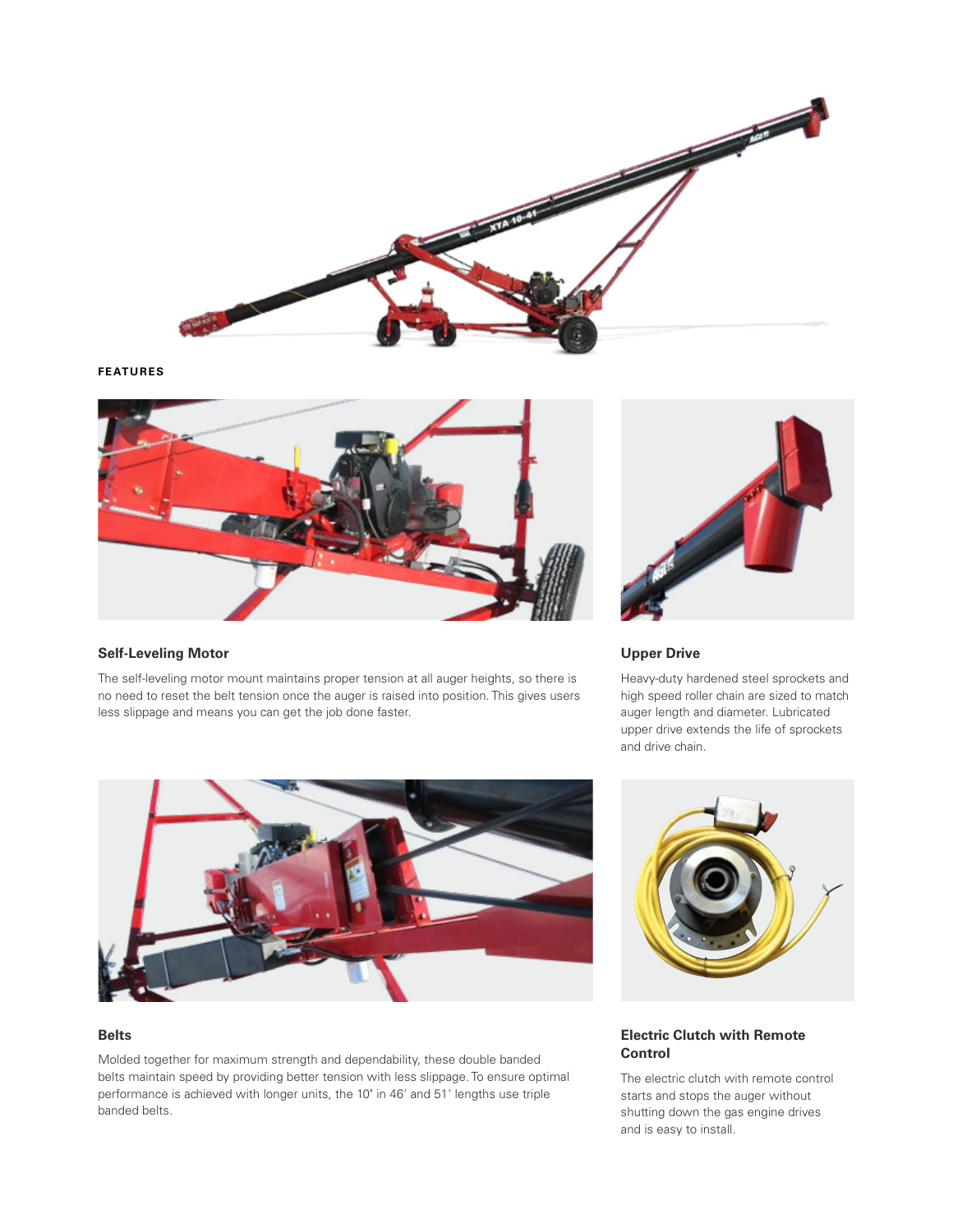## **OPTIONS**



# **Poly Hoppers**

Poly hoppers are durable and flexible providing easy grain handling with minimum spillage. Two sizes available: regular poly hopper for 8" augers and a larger "V" hoppers for 10" augers.



#### **LED Working Lights**

LED working lights are mounted to the auger to provide extra lighting in low-light situations, allowing you to work longer when needed.



## **Heavy-Duty Mover Kit**

The optional self-propelled, heavy-duty mover kit features four-wheel steering and rugged all terrain tires. The controls and steering are conveniently mounted to the side for easy access. The heavy-duty mover kit maneuvers the auger over rough terrain with ease using the manual or hydraulic joystick steering. A standard mover kit is also available.



# **Steel Intake Hopper**

The steel intake hopper is self-leveling and has a tapered transition that works with the flighting to direct the flow of grain from the hopper into the auger. The steel intake hopper has a removable access plate for easy cleanout and the flighting features Wear Edge Technology™. The steel intake hopper comes complete with a tow hitch. An optional wheel kit is available and allows the height to be adjusted for positioning.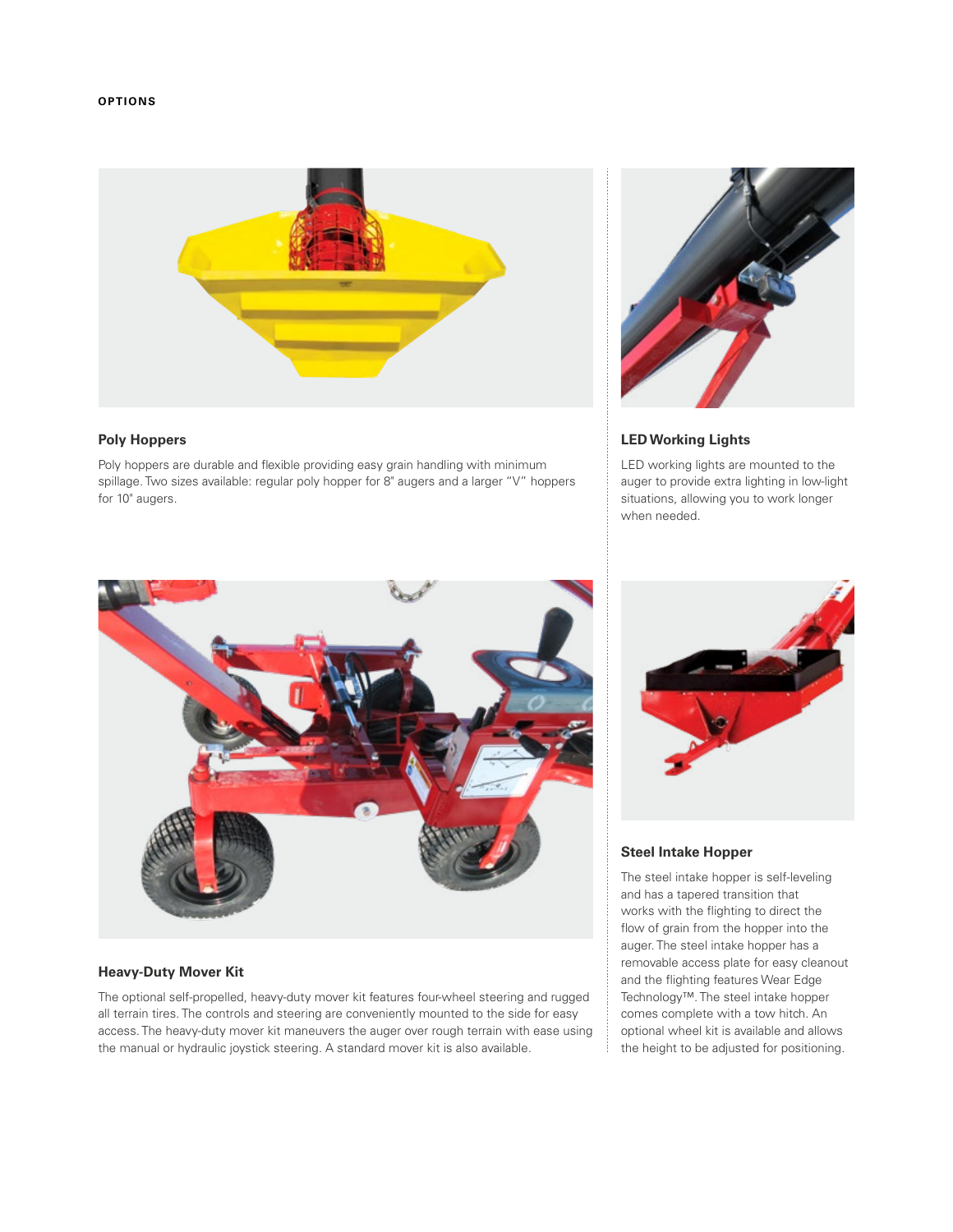

# **Poly Flex Spout**

The durable poly flex spout features a five-section flex bucket designed to withstand the elements. Poly spouts help direct grain and prevent spillage so nothing is wasted.



# **Reversing Gearbox**

The reversing gearbox allows the auger to be reversed at all angles and includes the linkage and lockout for easy clean-out.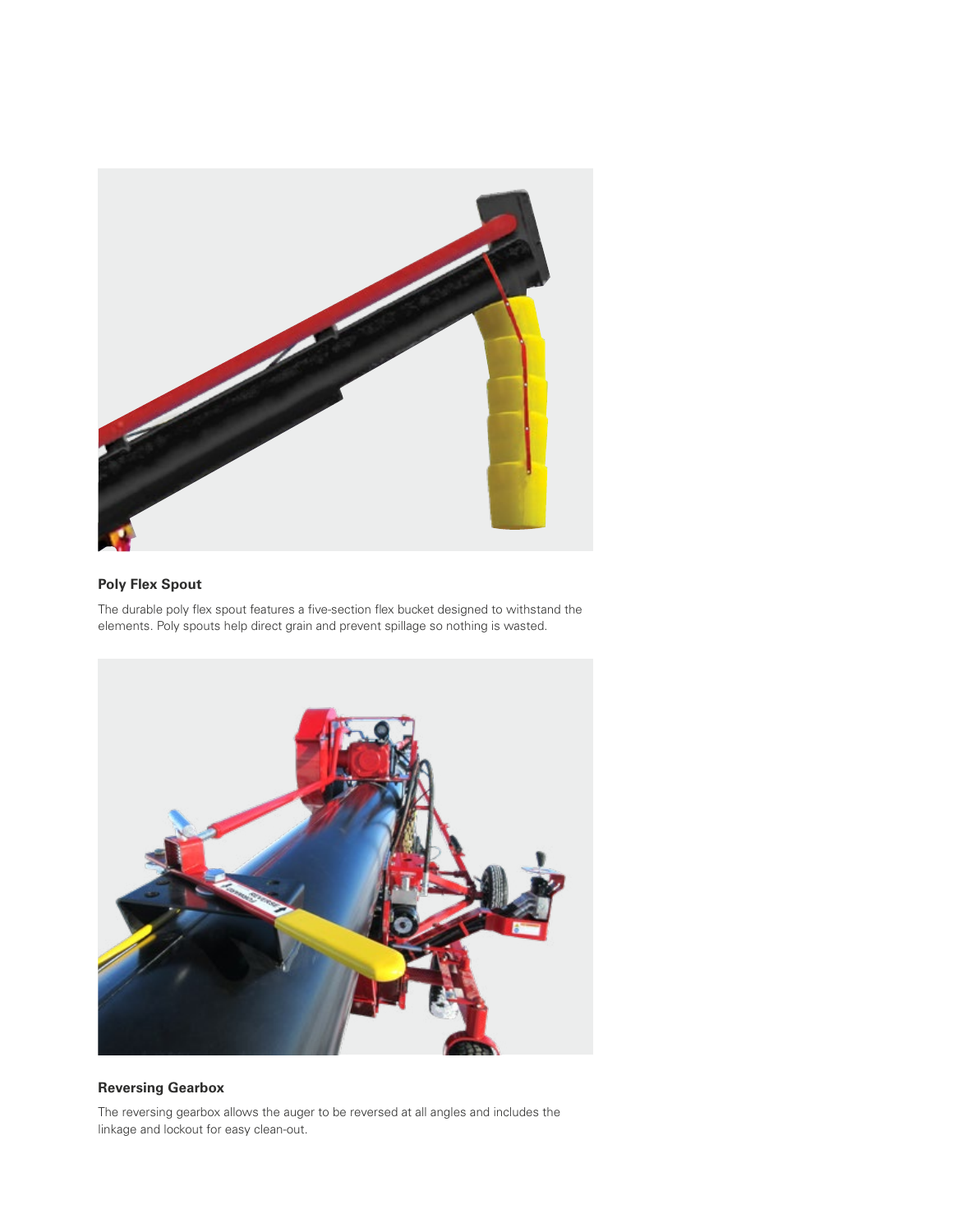#### **XTA 8-31 XTA 8-36 XTA 8-41 XTA 8-46 XTA 8-51 XTA 10-31 XTA 10-36 XTA 10-41 XTA 10-46 XTA 10-51**

| <b>TUBING GAUGE</b>      | 14 GA                                                                                        | 12 GA                                                  |  |  |  |  |
|--------------------------|----------------------------------------------------------------------------------------------|--------------------------------------------------------|--|--|--|--|
| TUBE CONNECTORS          | Heavy-duty 3/16" Angle Flange                                                                |                                                        |  |  |  |  |
| <b>MAIN FLIGHTING</b>    | 7" OD x 10 GA Stretched + Welded                                                             | 9" OD x 7 GA Stretched + Welded                        |  |  |  |  |
| INTAKE FLIGHTING         | 10 GA Welded with Wear Edge Technology™ Lower Pitch for High Capacity                        |                                                        |  |  |  |  |
| FLIGHTING SHAFT          | High Strength 1.66" OD x 11 GA Tubing<br>High Strength 2" OD x 11 GA Tubing                  |                                                        |  |  |  |  |
| <b>DRIVE SHAFT</b>       | 1-14" OD x 11 GA Tubing                                                                      |                                                        |  |  |  |  |
| DRIVE SHAFT BEARINGS     | 1-14" Oil Impregnated Hardwood Bearings                                                      |                                                        |  |  |  |  |
| <b>TUBE TRUSSING</b>     | 5/16"<br>$5/16$ " Aircraft<br>N/A<br>N/A<br>N/A<br>Galv. Steel<br>Aircraft<br>Cable<br>Cable | 5/16"<br>N/A<br>N/A<br>N/A<br>N/A<br>Aircraft<br>Cable |  |  |  |  |
| <b>TRACK</b>             | High Yield 11 GA Roll Formed                                                                 |                                                        |  |  |  |  |
| TRACKSHOE                | 2-34" Steel Roller                                                                           |                                                        |  |  |  |  |
| UNDERCARRIAGE            | 2-1/2" Square Tubing (Upper), 3" Square Tubing (Lower)                                       |                                                        |  |  |  |  |
| AXLE                     | 2-1/ <sub>2</sub> " Square Tubing                                                            |                                                        |  |  |  |  |
| <b>HUBS &amp; WHEELS</b> | 4 Bolt Agricultural Type Hubs, 15" Wheel                                                     |                                                        |  |  |  |  |
| <b>TIRES</b>             | 15" Agricultural Tires                                                                       |                                                        |  |  |  |  |
| LIFT CABLE               | 1/4" Aircraft Type Galvanized Steel Cable                                                    |                                                        |  |  |  |  |
| <b>TOP DRIVE</b>         | #80 Roller Chain & Hardened Steel Sprockets                                                  |                                                        |  |  |  |  |
| TOP DRIVE BEARINGS       | 1-14" Pillow Block                                                                           |                                                        |  |  |  |  |
| <b>WINCH</b>             | Reduction Geared with Automotive Brake                                                       |                                                        |  |  |  |  |
| GEARBOX                  | Formed Steel Gears with Tapered Roller Bearings                                              |                                                        |  |  |  |  |
| <b>WHEEL THREAD</b>      | 96"                                                                                          |                                                        |  |  |  |  |

#### **XTA**

#### **XTA 8-31 XTA 8-36 XTA 8-41 XTA 8-46 XTA 8-51 XTA 10-31 XTA 10-36 XTA 10-41 XTA 10-46 XTA 10-51**

| GAS HORSEPOWER             | 16           | $16 - 18$ |    |           |           |    | 18-20 22-25 25-30 25 25-30 3 | $30 - 35$ $35 - 38$ | $35 - 38$ |
|----------------------------|--------------|-----------|----|-----------|-----------|----|------------------------------|---------------------|-----------|
| <b>ELECTRIC HORSEPOWER</b> | $\mathbf{h}$ | $5 - 7.5$ | /h | $10 - 15$ | $10 - 15$ | 15 |                              |                     |           |

# **HEIGHT** | **REACH** | **WHEEL** | **SPECIFICATIONS**

|                 | Α      | В       | С       | D      | Ε           | F           | G       |
|-----------------|--------|---------|---------|--------|-------------|-------------|---------|
| XTA 8-31        | 8'6''  | 13'6''  | 18' 10" | 12'6'' | $12'$ $2''$ | 11'7''      | 8'5''   |
| XTA 8-36        | $9'$   | 15' 8'' | 22'1"   | 14'6'' | 14'1''      | 13'2''      | 10'     |
| <b>XTA 8-41</b> | 8'4"   | 16' 4"  | 24'6''  | 16'9'' | 16'5''      | 15'9''      | 12'1''  |
| XTA 8-46        | 10'    | 17'     | 26'1"   | 18'6'' | 18'4''      | 17'3''      | 14'10'' |
| XTA 8-51        | 10'6'' | 19'9''  | 29'     | 19'3"  | 18'7''      | 17'7''      | 16'1"   |
| XTA 10-31       | 8'6''  | 13'6''  | 18' 10" | 12'6'' | 12'2''      | 11'7''      | 8'7''   |
| XTA 10-36       | 9'     | 15' 8'' | 22'1"   | 14'6'' | 14'1''      | 13'2''      | 10'2"   |
| XTA 10-41       | 8'4"   | 16' 4'' | 24'6''  | 16'9'' | 16'5''      | 15'9''      | 12'3''  |
| XTA 10-46       | 10'    | 17'     | 26'1"   | 18'6'' | 18'4''      | 17'3''      | 14'11'' |
| XTA 10-51       | 10'6'' | 19'9''  | 29'     | 19'3"  | 18'7''      | $17'$ $7''$ | 16'3''  |



Heights measured from bottom of auger spout to ground.

**XTA**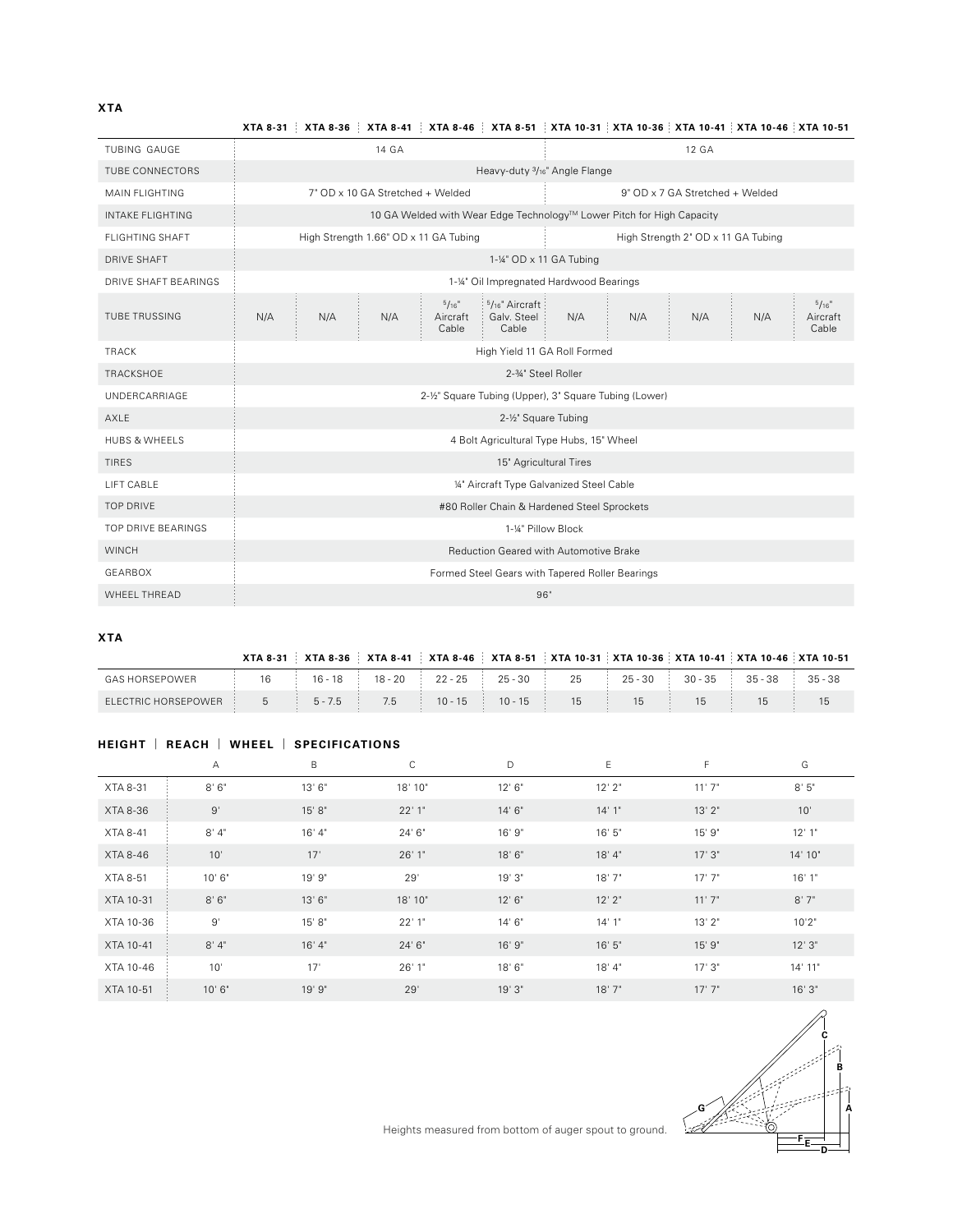